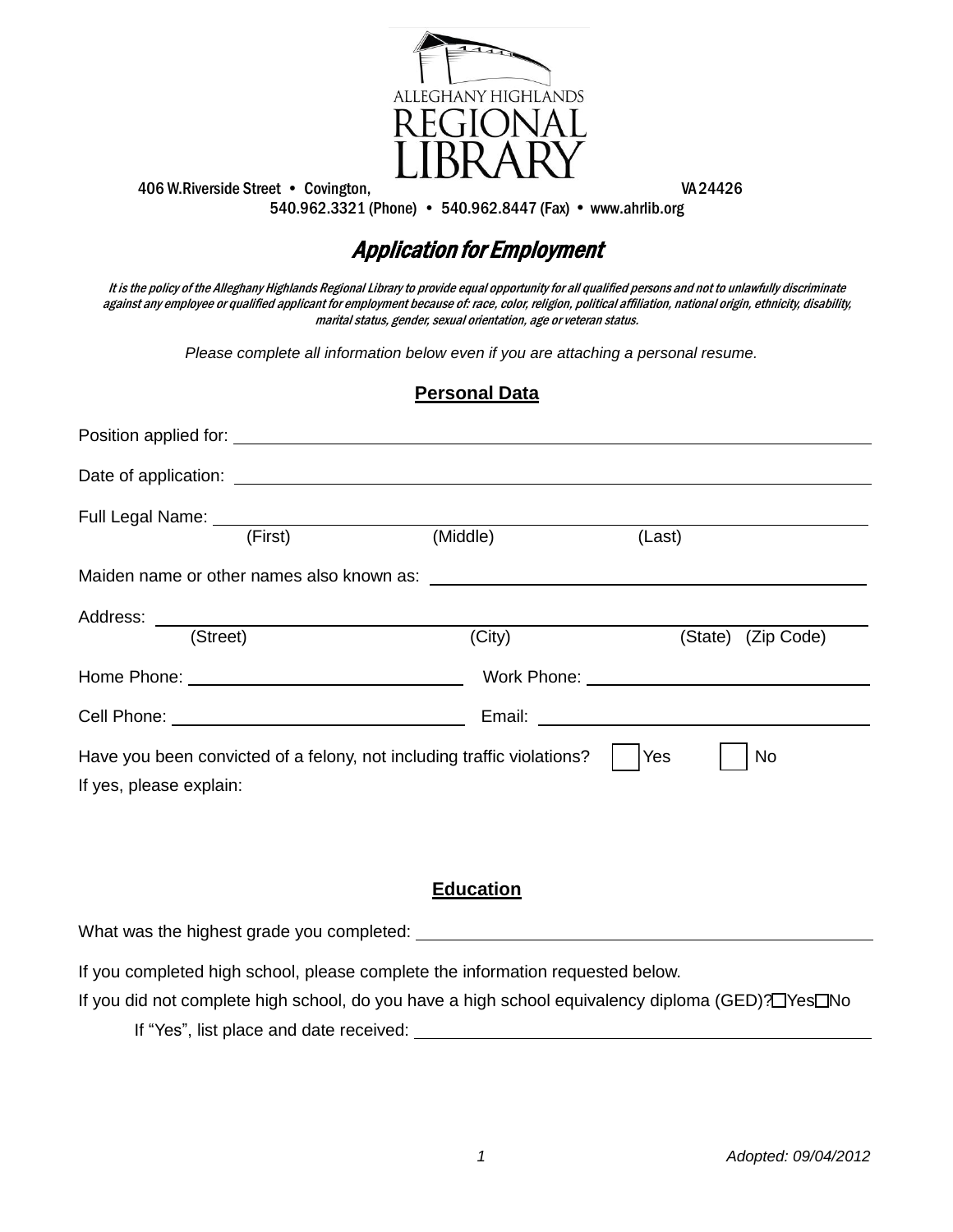*Please provide details below in regard to high school and post high school education completed.*

| Name/Location of Institution | Degree | Dates Attended |
|------------------------------|--------|----------------|
|                              |        |                |
|                              |        |                |

#### **Additional Information**

*Please use this space to list special, pertinent skills, abilities, accomplishments, and for any comments or information that may be helpful in reviewing your qualifications. Please include your computer skills, including software programs utilized.* 

### **Experience**

*Beginning with your current or most recent position, describe the three most recent positions you have held, full or part-time, including military experience. Highlight your knowledge, skill and abilities that best demonstrate your qualifications for the position for which you are applying.*

| Your Job Title: <u>New Your Job Title:</u> New Your Job Title:                                                  |  |
|-----------------------------------------------------------------------------------------------------------------|--|
|                                                                                                                 |  |
|                                                                                                                 |  |
| <b>Primary Duties:</b>                                                                                          |  |
|                                                                                                                 |  |
|                                                                                                                 |  |
|                                                                                                                 |  |
| Were you ever disciplined by this employer, including termination: Yes No                                       |  |
| If "Yes", please explain:<br>$\overline{\phantom{a}}$ and $\overline{\phantom{a}}$ and $\overline{\phantom{a}}$ |  |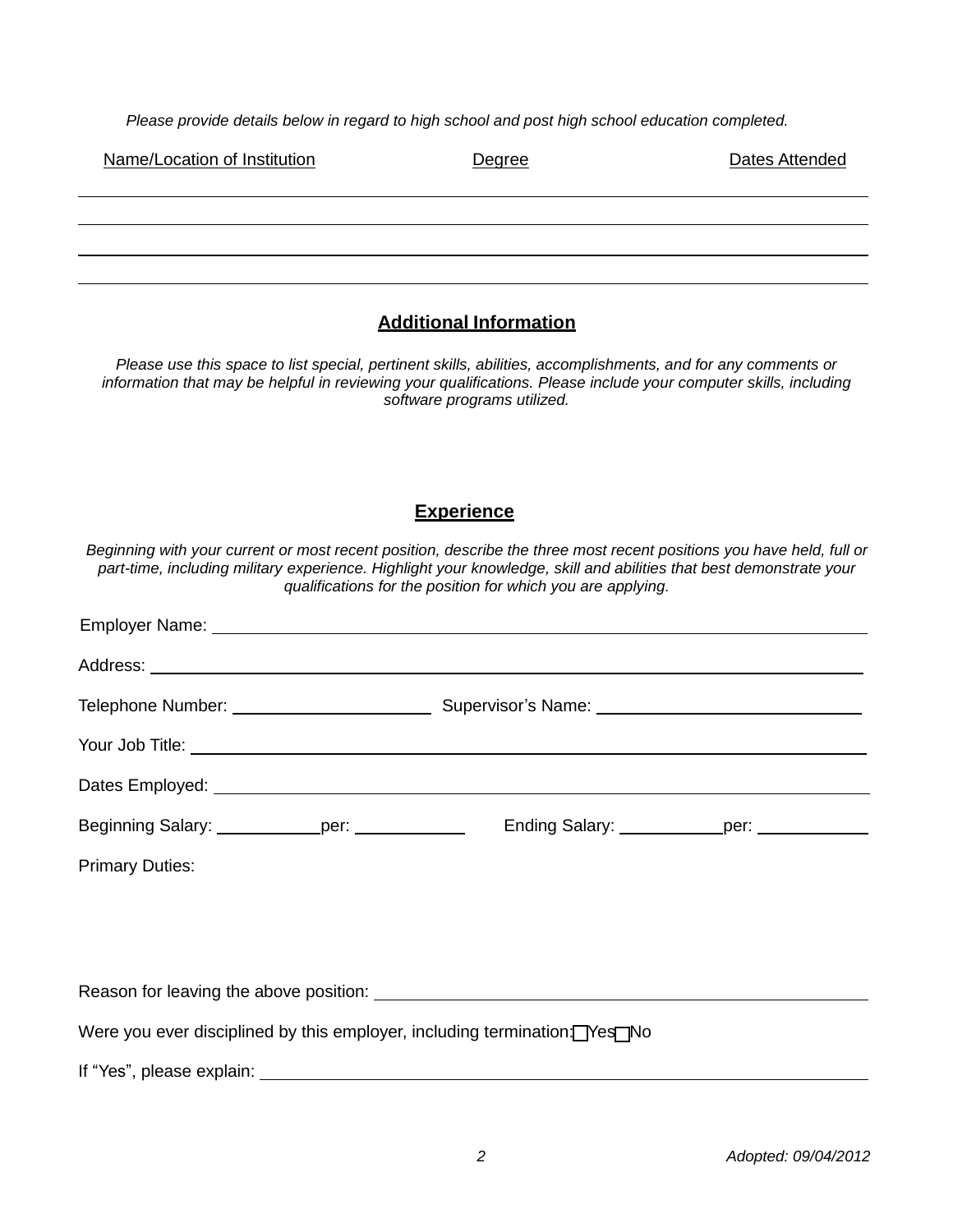| Beginning Salary: ____________per: ____________  | Ending Salary: _____________per: ____________                                                                                                                                                                                        |
|--------------------------------------------------|--------------------------------------------------------------------------------------------------------------------------------------------------------------------------------------------------------------------------------------|
| <b>Primary Duties:</b>                           |                                                                                                                                                                                                                                      |
|                                                  |                                                                                                                                                                                                                                      |
|                                                  |                                                                                                                                                                                                                                      |
|                                                  |                                                                                                                                                                                                                                      |
|                                                  | Were you ever disciplined by this employer, including termination: Yes No                                                                                                                                                            |
|                                                  |                                                                                                                                                                                                                                      |
|                                                  |                                                                                                                                                                                                                                      |
|                                                  |                                                                                                                                                                                                                                      |
|                                                  |                                                                                                                                                                                                                                      |
|                                                  |                                                                                                                                                                                                                                      |
|                                                  | Your Job Title: <u>The Community of the Community of the Community of the Community of the Community of the Community of the Community of the Community of the Community of the Community of the Community of the Community of t</u> |
| Dates Employed: ________                         |                                                                                                                                                                                                                                      |
| Beginning Salary: _____________per: ____________ | Ending Salary: ______________per: _____________                                                                                                                                                                                      |
| <b>Primary Duties:</b>                           |                                                                                                                                                                                                                                      |
|                                                  |                                                                                                                                                                                                                                      |
|                                                  |                                                                                                                                                                                                                                      |
|                                                  |                                                                                                                                                                                                                                      |
|                                                  | Were you ever disciplined by this employer, including termination: [Yes]No                                                                                                                                                           |
| If "Voe" please explain:                         |                                                                                                                                                                                                                                      |